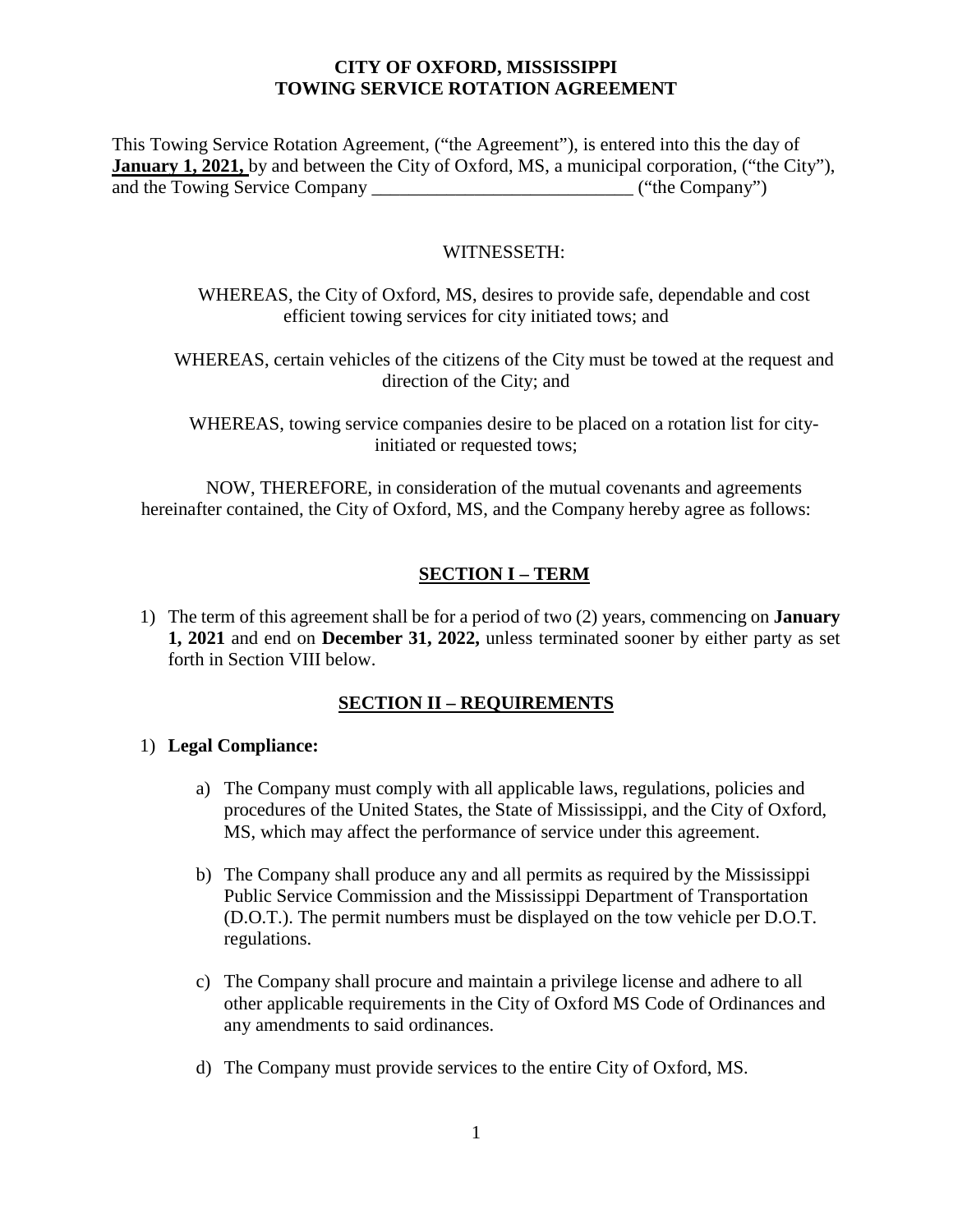## 1) **Facility:**

- a) The Company must have an administrative office and storage facility at the same location and located within the city limits of the City of Oxford, MS. The Company shall not share administrative offices or storage facilities with another towing company.
- b) The office must be available for business seven (7) days per week and staffed by a company employee during normal business hours (8:00 a.m. to 5:00 p.m.) Monday through Friday. The office must be available so towed vehicles can be released and picked up, for at least three (3) hours on Saturday, Sunday, and all holidays.
- c) The office and storage facility must have proper sign identification in compliance with the Sign Ordinance for the City of Oxford. The signage shall include the company's name, phone number and hours of operation posted in a manner visible to the general public.
- d) The storage facility must be capable of storing a minimum of fifty (50) vehicles at any one time. At a minimum, the storage facility shall be surrounded by a six (6) foot chain link fence and capable of being secured by a locked gate or a building capable of being locked to prevent casual access.
- e) The Company shall post a current City of Oxford rotation price list in a manner clearly visible to all customers.

**Owner / Operator:** No owner or operator shall be on the wrecker rotation list who has been convicted of a felony involving grand larceny, theft of property, or other similar theft offense, a sex offense, a drug offense, or convicted of a misdemeanor or felony involving either the use of force or violence, or criminal convictions of similar nature and seriousness which relates to the responsibilities of a towing service.

- f) **Driver's License:** All drivers must have a valid and appropriate commercial driver's license and Department of Transportation card.
- 2) **Insurance:** The Company agrees to maintain insurance coverage during the term of this agreement with companies licensed to do business in the State of Mississippi. Such policies shall name the City as an additional insured and shall not be subject to material change or cancellations except after a thirty (30) day written notice from the insurer to the City is provided advising of any change. At all times during the term of this agreement, the Company shall cause certified copies of the policies to be deposited with the City.
	- a) The required coverage is as follows: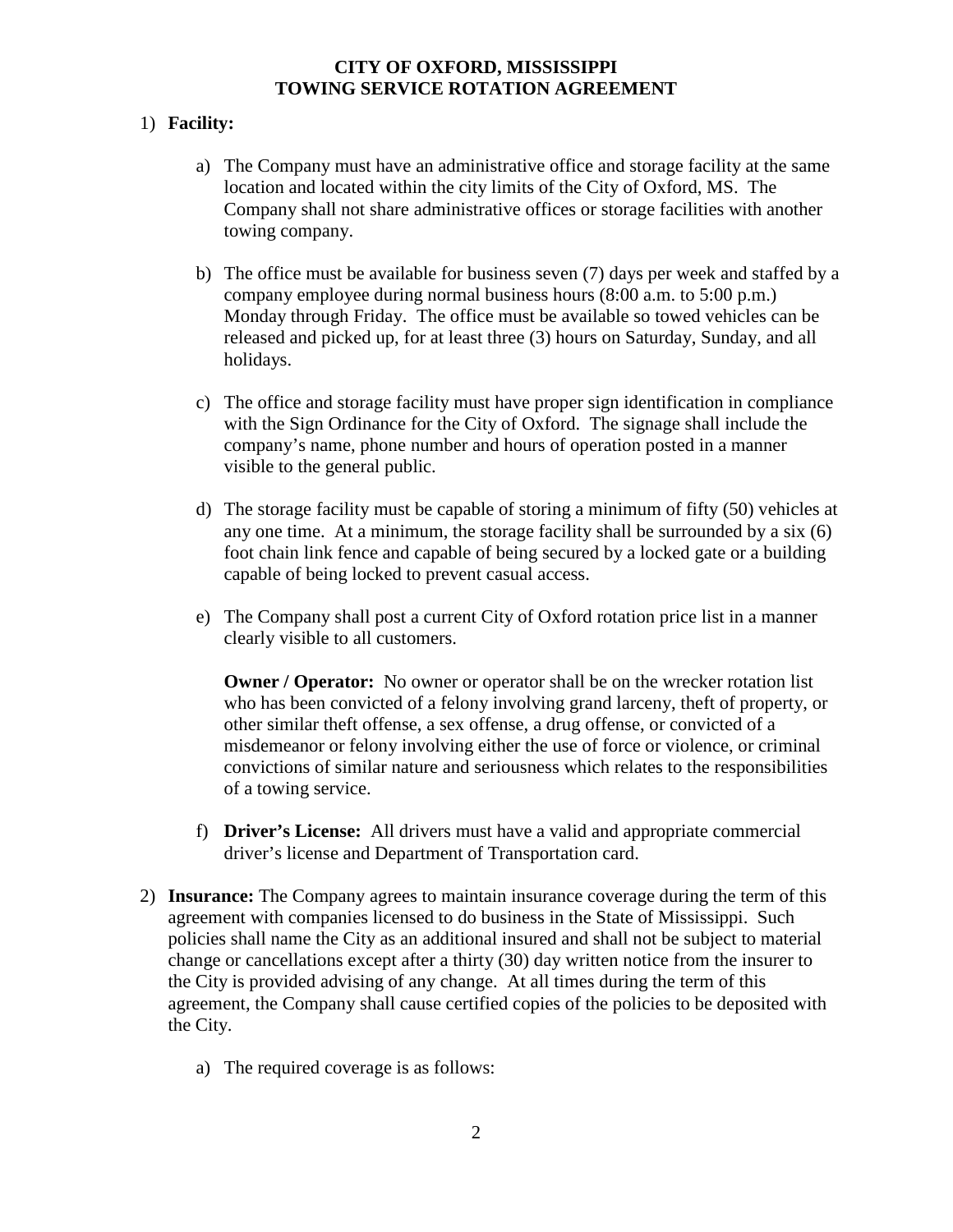- i. Comprehensive Auto Liability Insurance with limits of not less than \$750,000;
- ii. \$25,000 on-hook coverage per vehicle;
- iii. Garage Keepers liability insurance of \$25,000 per location.
- 3) **Dispatch Calls - Nontransferable:** Nontransferable dispatch shall be available twentyfour (24) hours per day, seven (7) days per week. Calls shall not be transferred to another towing service or answering service. A towing service on rotation shall not substitute or take calls for another towing service on rotation.
- 4) **Response Time:** Response time shall be twenty-five (25) minutes after the towing service receives the call from dispatch. The wrecker service will be given the necessary information needed to make a timely response; to include names of streets, the nature of the call and directions if requested. The towing service shall determine the equipment that will be necessary to complete the tow.
- 5) **Inspections:** Each Company on the City Towing Services Rotation List shall be inspected by the City at least once a year. However, if complaints are received, the City may inspect more frequently to ensure compliance with the stated requirements.
	- a) Each Company (office, storage lot and equipment) must be inspected prior to being placed on the towing rotation list. After the execution of this agreement, each Company shall have sixty (60) days to meet all requirements. A Company shall not be placed on the active towing rotation list until it has met all of the requirements mentioned herein.
	- b) Any Company failing an inspection shall be suspended from the towing rotation list until it has met all of the requirements mentioned herein and shall further be subject to any other applicable penalty or remedy set forth herein.
- 6) **Temporary Removal:** A Company shall not request temporary removal from the rotation list except under extenuating circumstances and it shall be solely within the discretion of the Oxford Police Department to grant or deny such temporary removal.

## **SECTION III - APPLICATION AND SELECTION REQUIREMENTS**

- 1) **Applications:** Each Company shall complete an application in order to be considered for a position on the Towing Service Rotation List. The application shall designate the following:
	- a) Name, home address, and business address of applicant;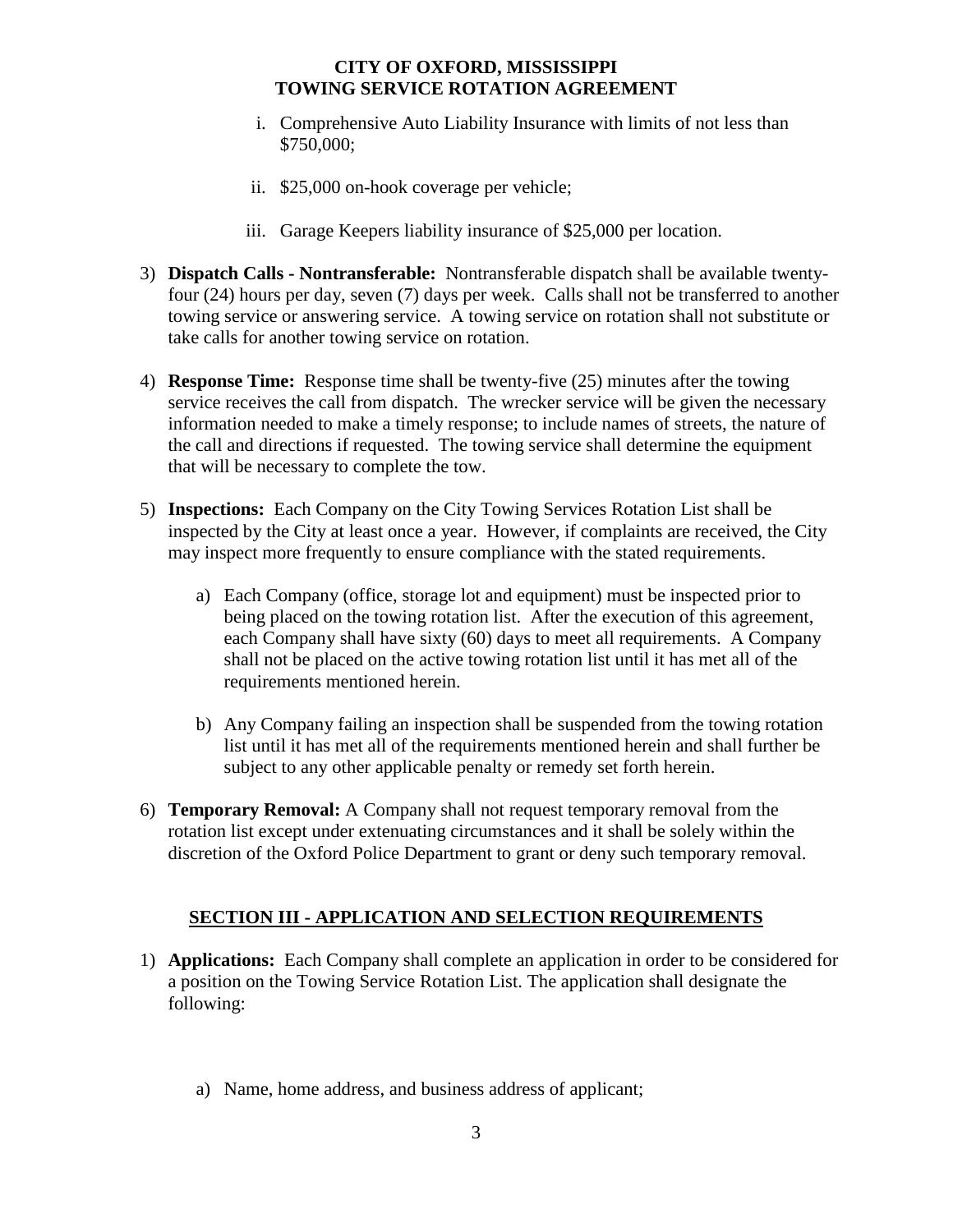- b) Company's legal name;
- c) City of Oxford MS Privilege License Number;
- d) A description of the company's office and the outside dimensions of the space that the applicant has available for storage.
- e) The number and types of wreckers, including a description of each vehicle to be operated by the applicant. The City must be notified in writing of any changes in equipment.
- f) Any additional information as the City shall find reasonably necessary.

#### 2) **Selection:**

- a) The Chief of Police shall designate a selection committee to review all applications for a position on the Towing Service Rotation List.
	- i. The committee shall interview all eligible applications and review all requirements.
	- ii. The committee shall make a recommendation to the Chief of Police and the Board of Alderman of two (2) companies to be selected to be on the Towing Service Rotation List.
	- iii. The committee shall make a recommendation of one (1) company to serve as an alternate, if needed during the period of the contract.

#### **SECTION IV** – **EQUIPMENT REQUIREMENTS**

- 1) **Equipment:** All vehicles on rotation for towing service must be primarily domiciled at the address listed on the Rotation List Application. Towing Service companies must have adequate and functional equipment to haul all makes and models of cars, vans, light trucks, mopeds, motorcycles, and medium duty trucks up to fifteen thousand (15,000) pounds.
- 2) The vehicles, buildings, equipment, clothing or correspondence of the Company shall in no manner indicate or imply any official relationship between the tow company and any law enforcement agency.
- 3) **Towing Requirements:** Each company shall have a minimum of four (4) tow vehicles; with at least one (1) flatbed and one (1) conventional (recovery) type tow vehicle. They shall be at least one (1), one-ton truck with a minimum of a sixteen (16) foot bed, with specifications and equipment as follows: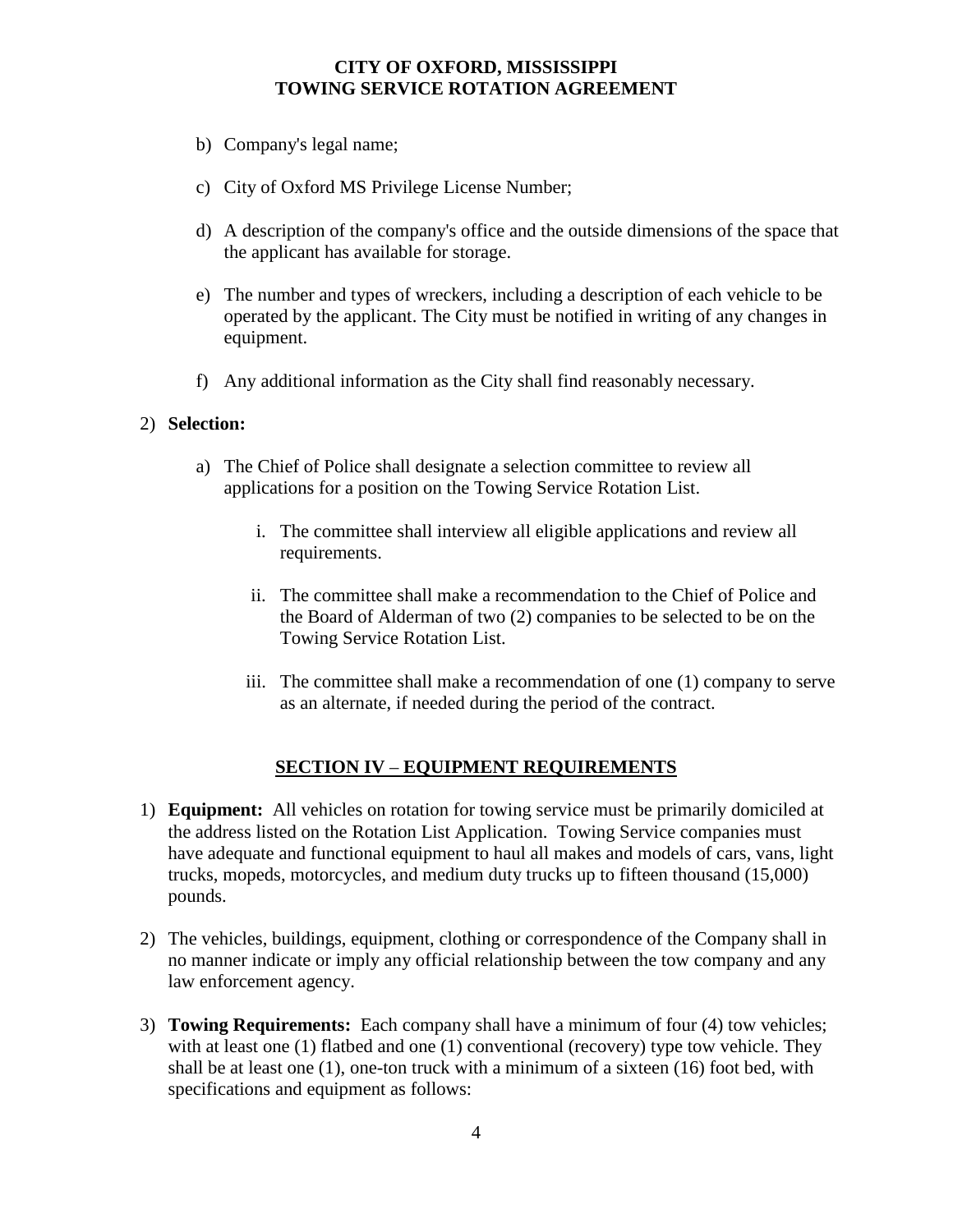- a) Factory recommended one-ton capacity dual wheels. Dummy dual wheels are prohibited.
- b) A single line capacity power winch, winch line and boom with a minimum of one hundred (100) feet of three-eight (3/8) inch cable. The Company shall provide documentation of a factory rated or tested lifting capacity of not less than eight thousand (8,000) pounds from the factory or a qualified testing facility.
- c) A rubber cradle and/or wheel lift attached to the tow vehicle is required in order to prevent any vehicle being hauled or towed from being further damaged by coasting, rocking, swinging, or slanting into the tow vehicle or any part thereof. A minimum of two (2) ten (10) foot safety tie down chains.
- d) The Company shall adhere to all Mississippi Department of Transportation requirements for required equipment on the tow vehicle, including a fire extinguisher and oil dry.
- e) A flashing yellow or amber light shall be affixed above the top of the cabin of the tow vehicle; however, sirens are prohibited. Clearance and marker lights and all other equipment as required by law are required.
- f) The name and telephone number of the tow service is to be permanently affixed and displayed in letters clearly visible from both sides of the vehicle. The letters for the name shall be at least four (4) inches in height and letters and numbers for the telephone shall be at least two (2) inches in height.

## **SECTION V - ROTATION TOW LIST**

- 1) The Rotation Wrecker List shall be maintained by the Oxford Police Department.
- 2) A rotation wrecker **may be dispatched** for the following:
	- a) Abandoned vehicles;
	- b) Tows in which the driver of the vehicle is arrested;
	- c) Recovered stolen vehicles;
	- d) Parked vehicles in violation of traffic or parking laws;
	- e) Other vehicle tows of a similar nature.
- 3) A rotation list wrecker **will not be dispatched** for the following: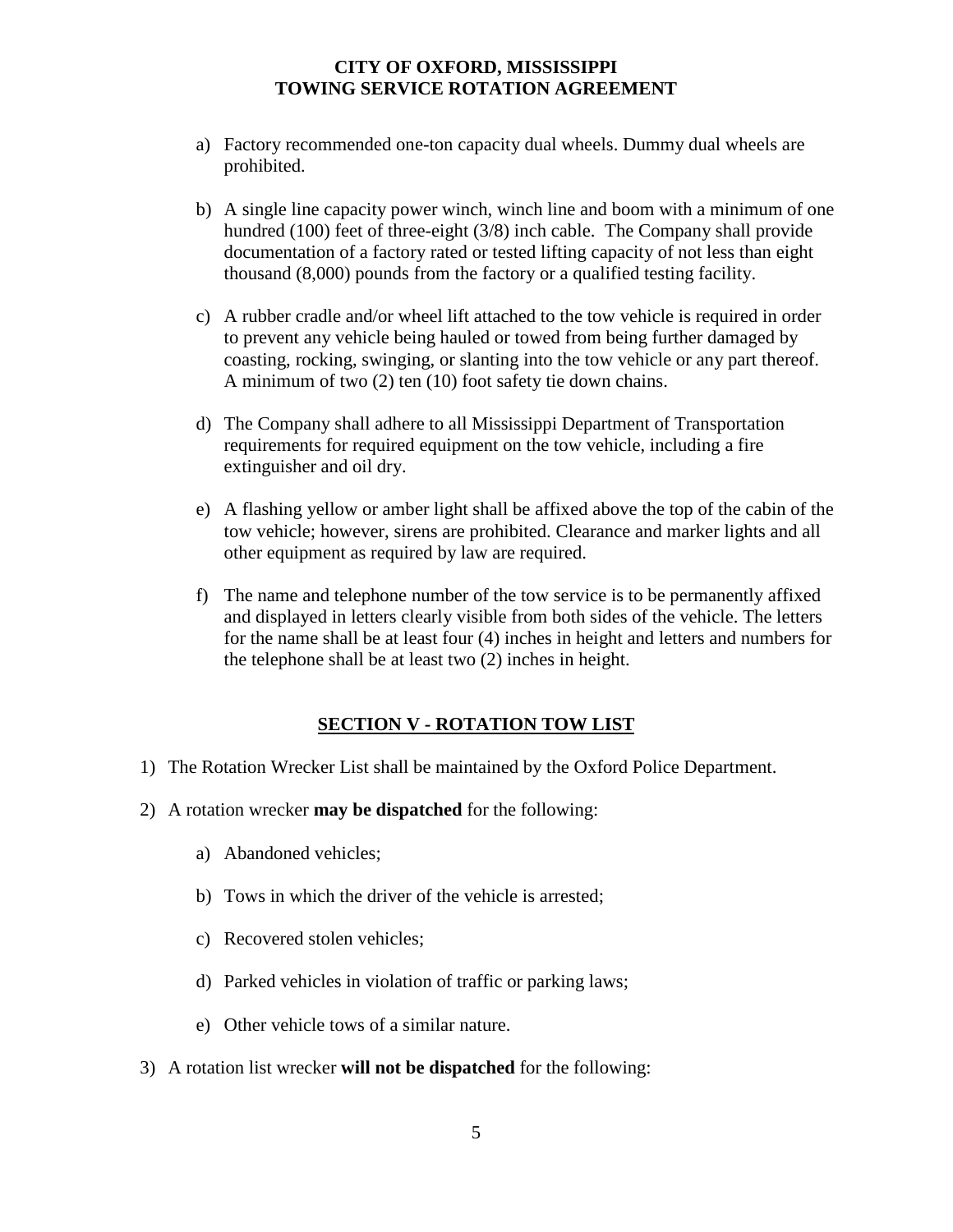- a) **Owner/Operator Initiated Request** on occasion, when the officer arrives at the scene, the owner/operator may have already contacted a wrecker company for assistance. **This owner/operator initiated request does NOT have to follow the city contract for prices for services**.
	- i. The officer shall allow sufficient time (at least twenty-five (25) minutes) for the previously contacted wrecker service to arrive at the scene. If they do not arrive in the allowed time, the officer can initiate a City rotation wrecker request through dispatch. The dispatched Company will be required to follow the City contract for prices for service.
- b) **Non preference heavy duty trucks** in excess of fifteen thousand (15,000) pounds. These calls will be made by the owner/operator of the vehicle. **This owner/operator initiated request does NOT have to follow the city contract for prices for services** .

## 4) **Procedure:**

- a) The officer at the scene shall request dispatch to contact the next Company on the towing rotation list to be dispatched. The officer shall not recommend or suggest any individual towing company or repair facility.
- b) The officer shall provide a copy of a completed vehicle inventory report to the Company on all City dispatched tows, when the driver or other responsible party of the vehicle being towed, is not on the scene, or is physically or mentally unable to accept responsibility for the vehicle. This report should describe the vehicle, its contents and condition, the towing service responding, the reason for the tow, the location the vehicle towed to and from and/or other similar information. (This report may be in paper or electronic format.)
- c) On each tow, the Company shall complete a wrecker sheet which outlines the basic fees charged by the Company for that call. The officer at the scene should review the sheet for accuracy and then sign the sheet. A copy will be provided to the officer. (An example of the type of information required on this wrecker sheet is attached to this contract.)
- d) The tow service driver shall be responsible for cleaning the scene of the tow to the satisfaction of the officer on the scene.
- 5) A selected Company shall not have more than one (1) rotation slot.

#### 6) **Cancelation of a tow:**

a) Dispatched but not on the scene: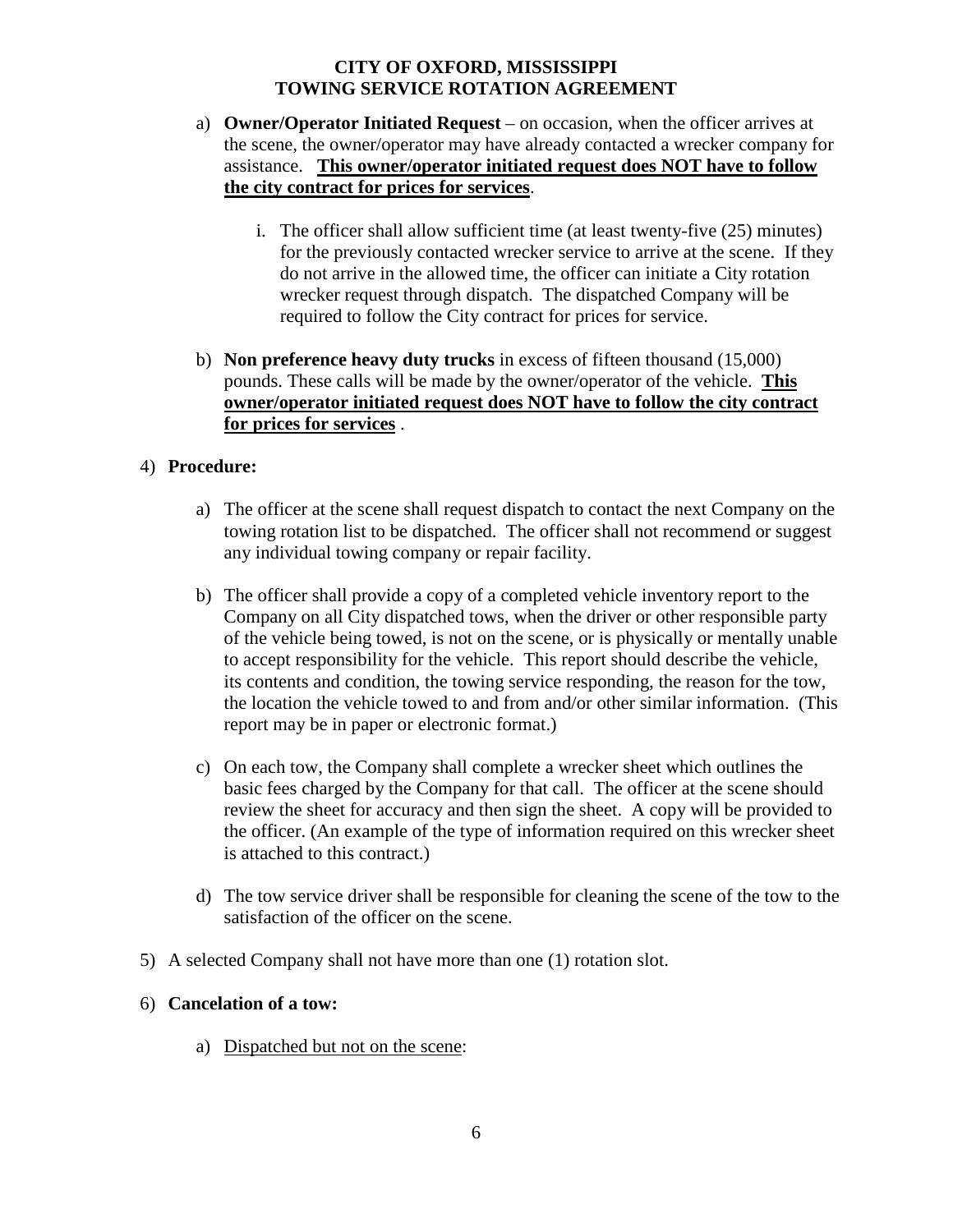- i. When the wrecker has been dispatched but has not yet arrived on the scene and the owner/operator of the vehicle to be towed arrives on the scene the wrecker will be **canceled** by dispatch.
- ii. The does not constitute a completion of a rotation tow and the Company will be placed back at the top of the rotation list for the next rotation call.
- b) Dispatched and already on the scene:
	- i. When the wrecker has already arrived on the scene and the owner/operator of the vehicle to be towed arrives on the scene, the vehicle may be released provided they first settle all charges with the towing company.
	- ii. This settlement of charges constitutes a completion of a rotation tow for the Company.

#### 7) **Complaints / Violations / Appeals:**

- a) **Complaints:** All complaints must be duly investigated by the Oxford Police Department. As part of this investigation, the complaint must be made by an individual willing to identify himself/herself to the investigating officer. The Company against whom such complaint is brought will be provided a reasonable opportunity to respond to the complaint.
	- i. Violations will be classified as Major or Minor Violations (as outlined in this section).
	- ii. A compliant for a Major violation **shall** result in the immediate suspension of the Company from the wrecker rotation list during the investigation into the compliant.
	- iii. After concluding its investigation, the police department shall decide if the complaint constitutes a violation. The Company will be notified of the determination and any suspension/sanction, if applicable. The suspension/sanction of the Company shall be effective immediately upon notification to the Company by the police department.
- b) **Major Violations:** The following lists provides examples of violations but is not an exhaustive list:
	- i. Violating or failing to meet the requirements in Sections II, III or IV of this agreement.
	- ii. Charge/Billing Violations: Seeking payment that exceeds allowable amounts under the towing price list or for those matters that are not listed,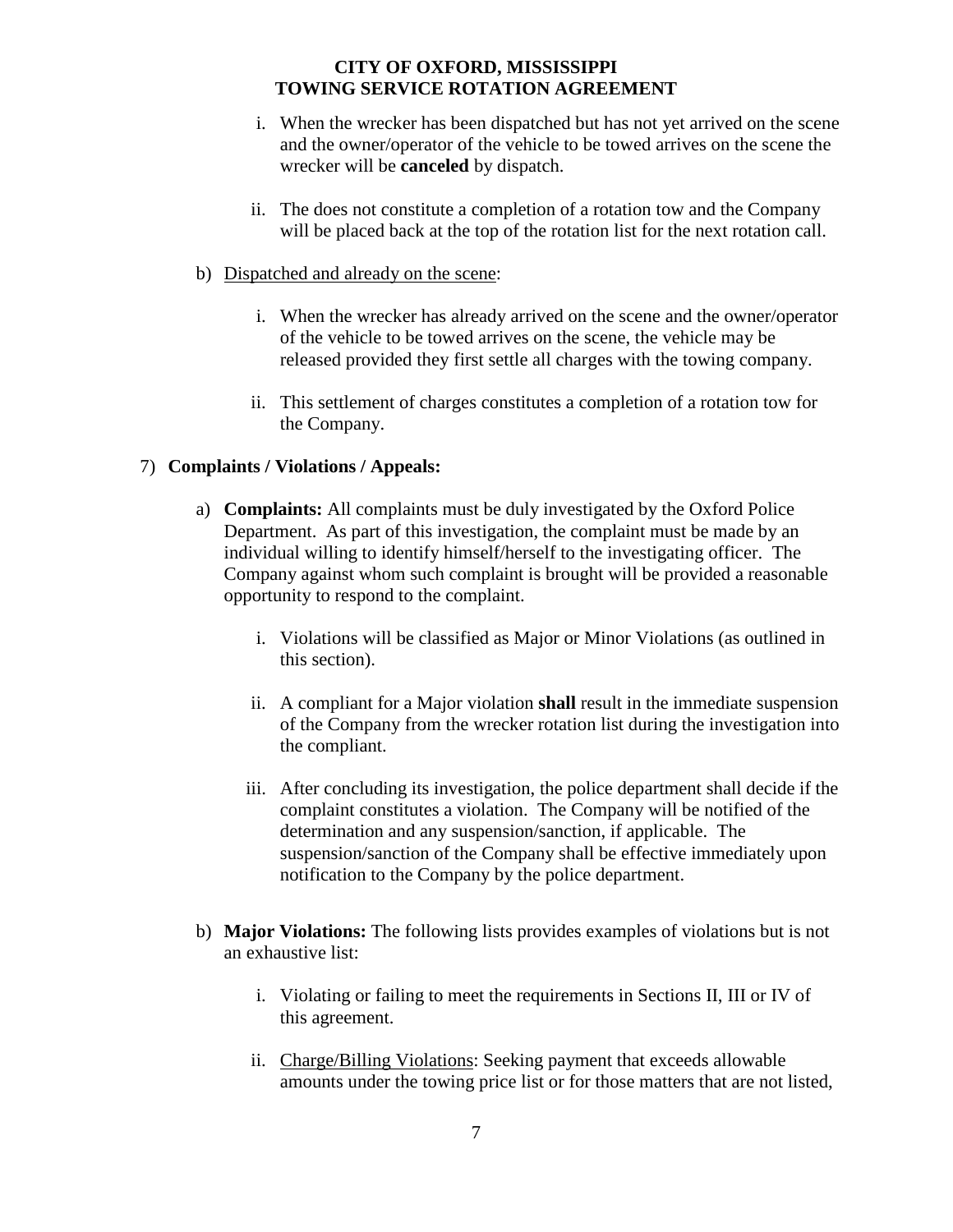that unreasonably exceed the generally acceptable amounts charged by other companies on the rotation list.

- iii. Failing to take a call and/or failing to meet the appropriate response time of twenty-five (25) minutes for a combined total of six (6) occasions within a six (6) month period. Failure to "take a call" includes the inability to accept a call because of a lack of adequate equipment or a "no answer" to a telephone call.
- iv. Failure to cooperate with or unprofessional behavior toward an officer at the scene of a tow or at the wrecker facility.
- v. Being found guilty of two (2) Minor Violations resulting in sanctions in any one (1) year period.
- vi. Other similar violation(s), which are deemed Major in nature.
- c) **Minor Violations:** The following lists provides examples of violations but is not an exhaustive list:
	- i. Failure to clean up and remove debris resulting from the accident or tow.
	- ii. Unprofessional conduct or practices in dealing with the public at the scene of a tow or at the wrecker facility.
	- iii. Failure to maintain proper records as outlined in this agreement.
	- iv. Failing to take a call and/or failing to meet the appropriate response time of twenty-five (25) minutes for a combined total of three (3) occasions within a six (6) month period. Failure to "take a call" includes the inability to accept a call because of a lack of adequate equipment or a "no answer" to a telephone call.
	- v. Other similar violation(s), which are deemed Minor in nature.

#### d) **Penalties:**

- i. Major Violation Penalties:
	- 1. The first violation within an eighteen (18) month period will cause the Company to be suspended from the rotation list for thirty (30) days.
	- 2. The second violation within an eighteen (18) month period will cause the Company to be suspended from the rotation list for ninety days (90) days.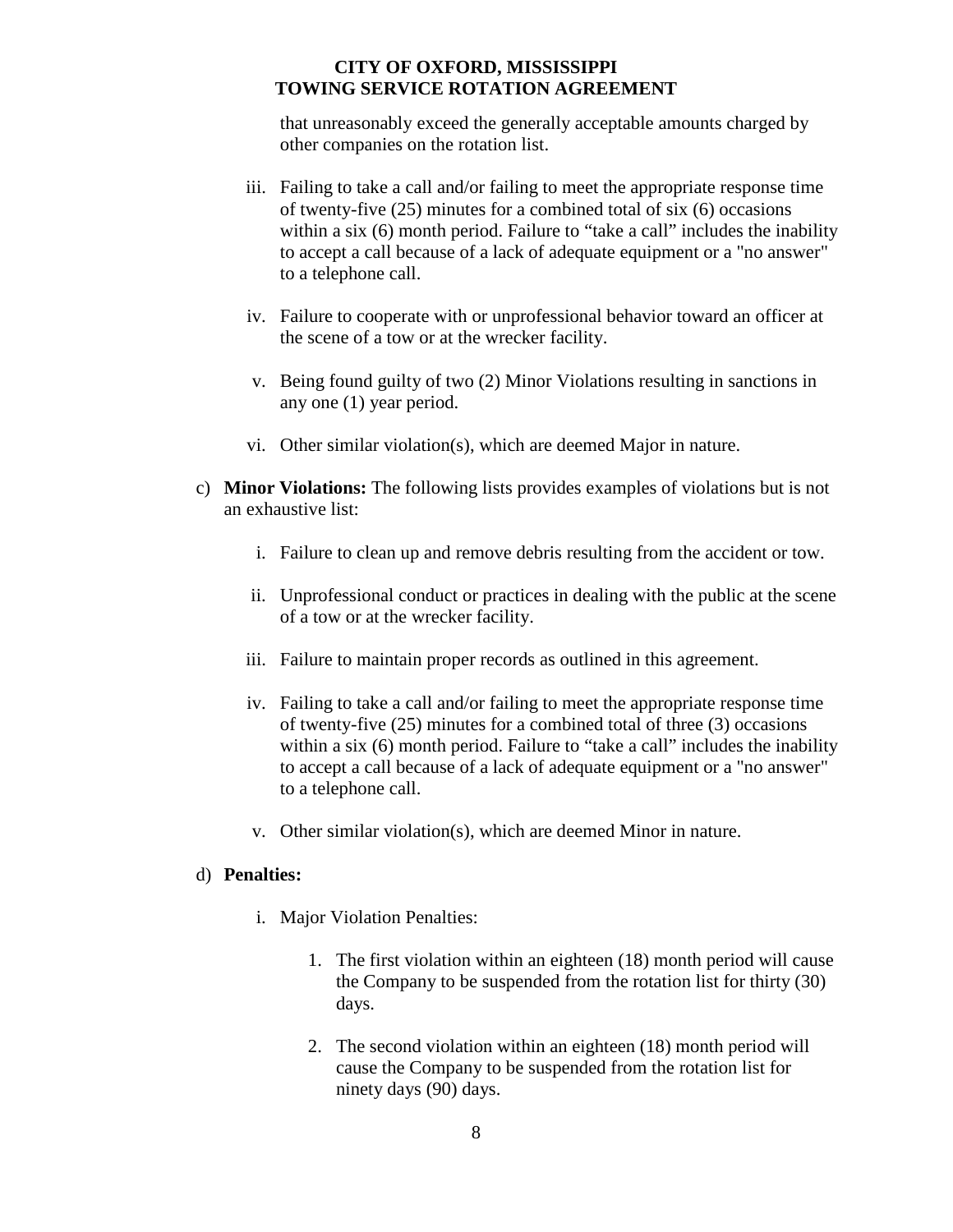- 3. The third violation within an eighteen (18) month period will cause the Company to be suspended from the rotation list for twelve (12) months.
- 4. If a Major Violation is deemed by the Chief of Police and the Board of Alderman to be so severe in nature, the City reserves the right to suspend the Company and terminate this agreement, as outlined in this agreement.
- ii. Minor Violation Penalties:
	- 1. The first violation within an eighteen (18) month period will result in a written reprimand and/or cause the Company to be suspended from the rotation list for a period of five (5) days.
	- 2. The second violation within an eighteen (18) month period will result in a written reprimand and cause the Company to be suspended from the rotation list for a period of thirty (30) days.
	- 3. The third violation within an eighteen (18) month period will result in a written reprimand and cause the Company to be suspended from the rotation list for a period of sixty (60) days.
- e) **Appeals:** A Company may appeal its suspension/sanction to the City Board of Aldermen. The Company is required to give notice to the City Clerk within (10) ten days of the Company receiving notice of its suspension/sanction. The Company's appeal shall be heard at the next scheduled meeting of the Board of Aldermen, following notice of the appeal to the City Clerk.
	- i. Any suspension/sanction for a Major Violation **shall** remain in effective during the **pendency of an appeal**, due to the serious nature of Major Violation(s).
		- 1. Special permission from the Chief of Police is required before any suspension/sanction may be suspended during the pendency of an appeal for a Major Violation.
	- ii. For a Minor Violation the suspension/sanction shall not be effective during the pendency of an appeal, but only after the Company has given notice to the City Clerk of its decision to appeal the suspension/sanction.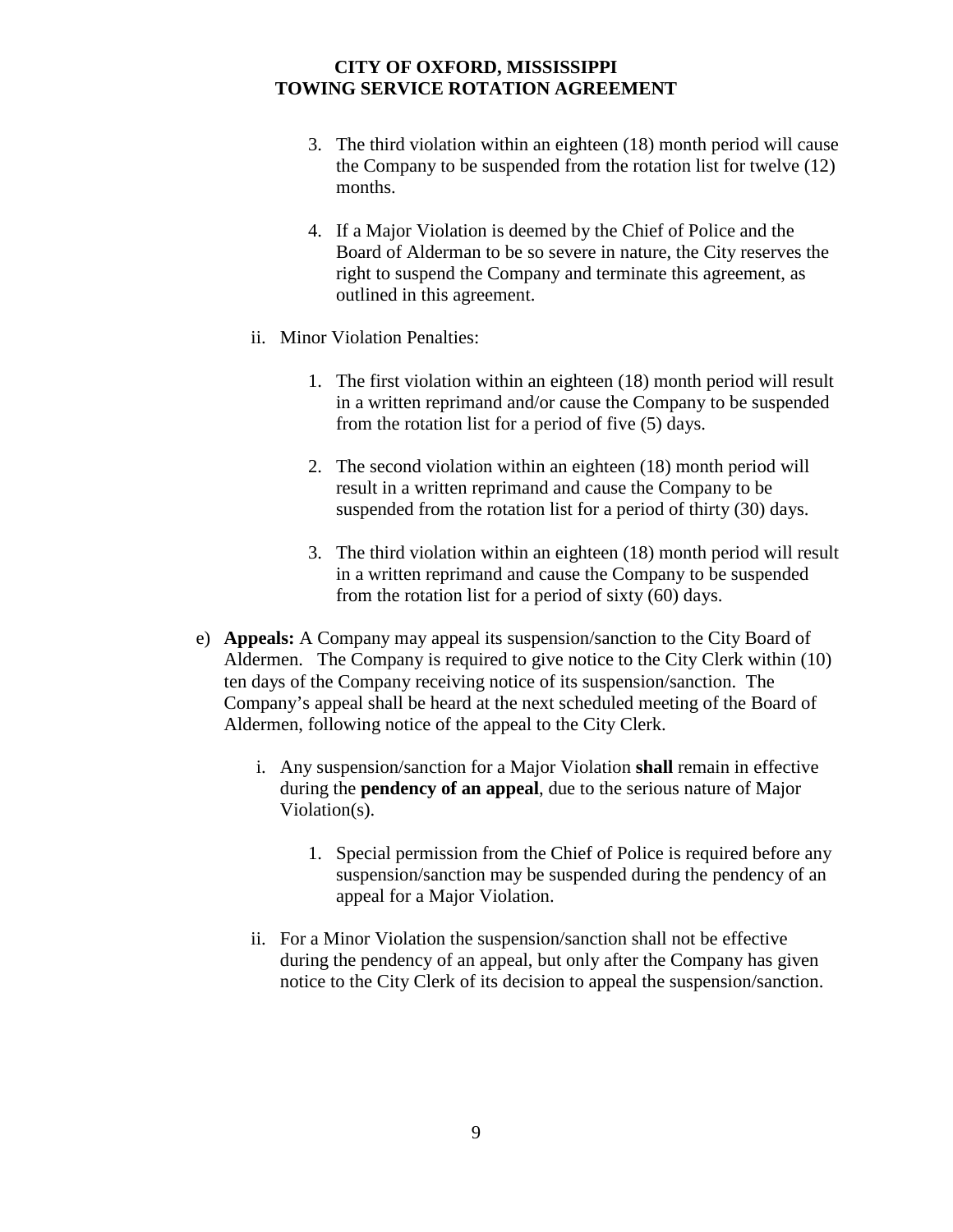## **SECTION VI - TOWED VEHICLES**

- 1) Any wrecker service that removes a motor vehicle at the request of the City and stores such vehicle shall seek the identity and address of the last known registered owner of such vehicle from the Oxford Police Department.
- 2) If the stored vehicle is towed at the request of the City, the towing Company shall within seven (7) calendar days notify the owner by certified or registered mail of the location of such motor vehicle. In addition, a copy of the notice will be mailed or delivered to the Oxford Police Department.
- 3) Each towing Company from the time it moves or otherwise makes contact with any vehicle to be towed, assumes liability for injury to persons, damage to property, fire or theft resulting from the operator's negligent acts. It is the Company's responsibility to verify the contents and condition of the vehicle.

## **SECTION VII – RATES / PRICE LIST**

- 1) The below fees apply only to dispatched tows from the Oxford Police Department, by rotation. The Company shall charge no more than the rates contained in this price list which may be periodically updated. The Company shall accept cash, credit, and debit as payment for services rendered, to include storage fees. The company is allowed to charge miscellaneous fees related to the cost of doing business (i.e. credit card surcharges) or expenses related to the preservation of the vehicle in storage (i.e. covering of broken windows with plastic).
- 2) The Company shall provide an invoice containing all information outlined in the sample wrecker sheet attached to this contract, upon request by the City.
- 3) The Company shall not charge a storage fee on a vehicle retrieved within the first 24 hours of the vehicle's tow. The owner, or his/her authorized agent, shall have 24 hours to claim the vehicle without a storage fee. After this 24-hour grace period, the company can charge a storage fee for all days the vehicle is in storage.
- 4) The Company shall be responsible for any additional fees and expenses incurred as a result of the Company towing a vehicle to the wrong wrecker destination, unless said Company was directed to the wrong destination by the officer in charge, and such direction was documented.
- 5) The Company shall not charge storage fees for dates or times to which the Company is not accessible for vehicle recovery by the owner/operators (as outlined previously in this contract).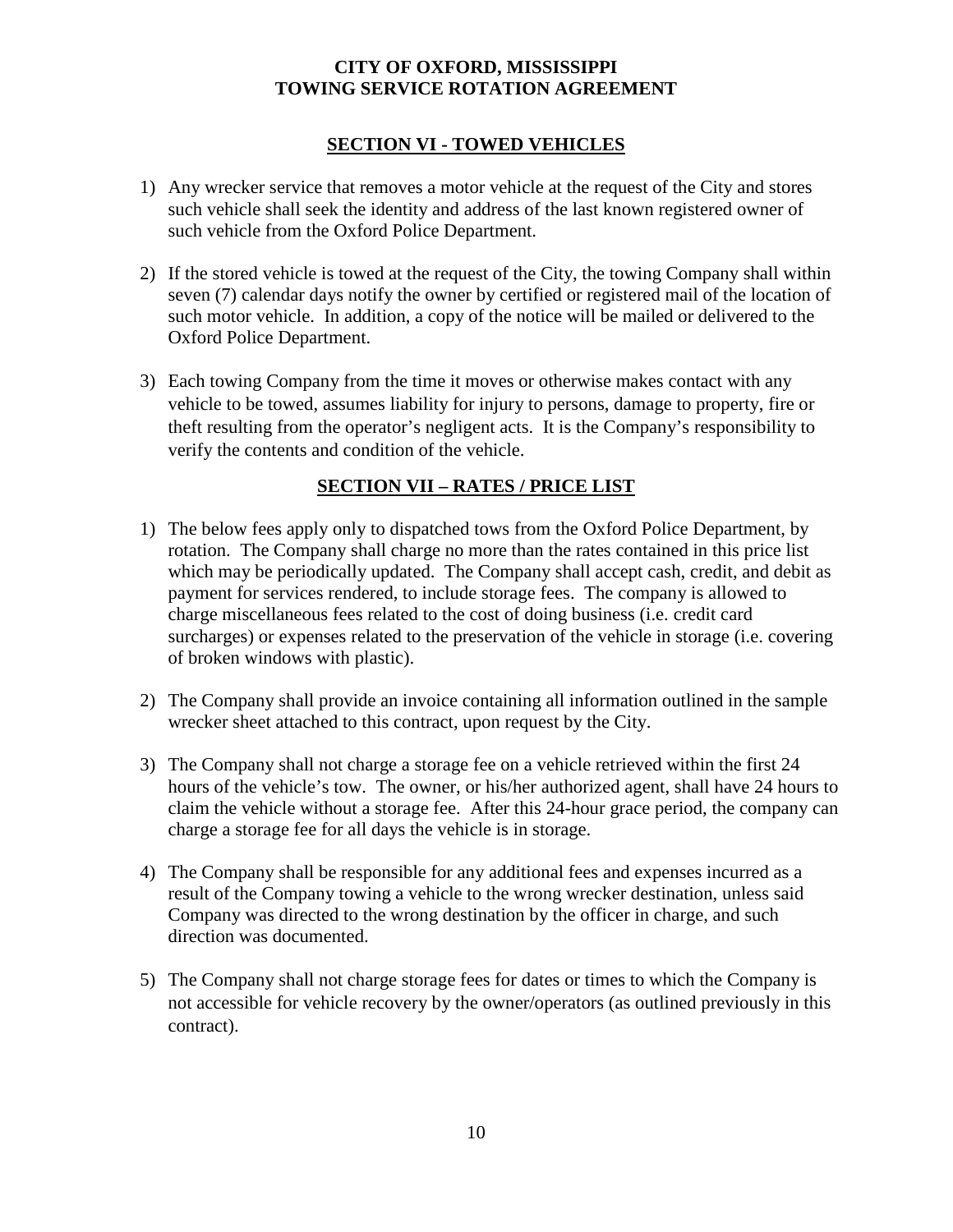| <b>Item</b>    | <b>Description</b>                                                                                                                                                                                                                                                                                                                              | <b>Maximum</b>         |
|----------------|-------------------------------------------------------------------------------------------------------------------------------------------------------------------------------------------------------------------------------------------------------------------------------------------------------------------------------------------------|------------------------|
|                |                                                                                                                                                                                                                                                                                                                                                 | $\text{Fe}$ /          |
|                |                                                                                                                                                                                                                                                                                                                                                 | <b>Charge</b>          |
| 1              | <b>Tow Fee</b>                                                                                                                                                                                                                                                                                                                                  | \$200.00               |
|                | A tow of any auto, light or medium truck or motorcycle due to a wreck,<br>accident, being disabled, abandoned, junk, improperly parked, or from an<br>arrest, to a repair shop (within the city limits), to the operator's facility or to<br>the impound lot.                                                                                   |                        |
|                | This same fee would be charged to winch a vehicle from the median, ditch,<br>etc onto the roadway, where the vehicle is operable and not in need of being<br>towed from the scene.                                                                                                                                                              |                        |
|                | This fee includes clean-up of the wreck scene to the satisfaction of the police<br>officer in charge of the scene.                                                                                                                                                                                                                              |                        |
| $\overline{2}$ | <b>Supplementary Resource Fee</b>                                                                                                                                                                                                                                                                                                               | \$100.00/              |
|                | ** Supervisory Approval Required **                                                                                                                                                                                                                                                                                                             | Increments             |
|                | Occasionally, a major accident or other towing call will require an extra piece<br>of equipment (wrecker, carrier, etc) to place the vehicle in towing position,<br>or will require an extended amount of time or manpower to complete the tow<br>(in excess of 60 minutes of actual towing work).                                              | per vehicle or<br>hour |
|                | In these situations, the wrecker service can request an additional fee to be<br>charged for the tow. The on-duty police supervisor should be contacted to<br>approve the amount of additional fee(s) to be charged. These charges shall be<br>noted on the wrecker company's invoice with the accompanying supervisor's<br>approving signature. |                        |
|                | Examples of additional fees:<br>A \$100 fee for an extra wrecker, carrier, or any other type of extra<br>equipment needed to place the vehicle in a towing position;<br>A \$100 fee for additional time or manpower needed to clear the<br>scene.                                                                                               |                        |
|                | Police Supervisory Approval is needed to charge these fee(s).                                                                                                                                                                                                                                                                                   |                        |
| 3              | <b>Storage Fee</b>                                                                                                                                                                                                                                                                                                                              | \$30.00/               |
|                | A fee charged per day for the storage of the vehicle on the operator's facility.                                                                                                                                                                                                                                                                | Per Day                |
|                | ** 24 Hour Grace Period **<br>Any owner or operator of a towed vehicle who retrieves their vehicle within 24<br>hours from the time of the tow, shall not be charged any storage fee.                                                                                                                                                           |                        |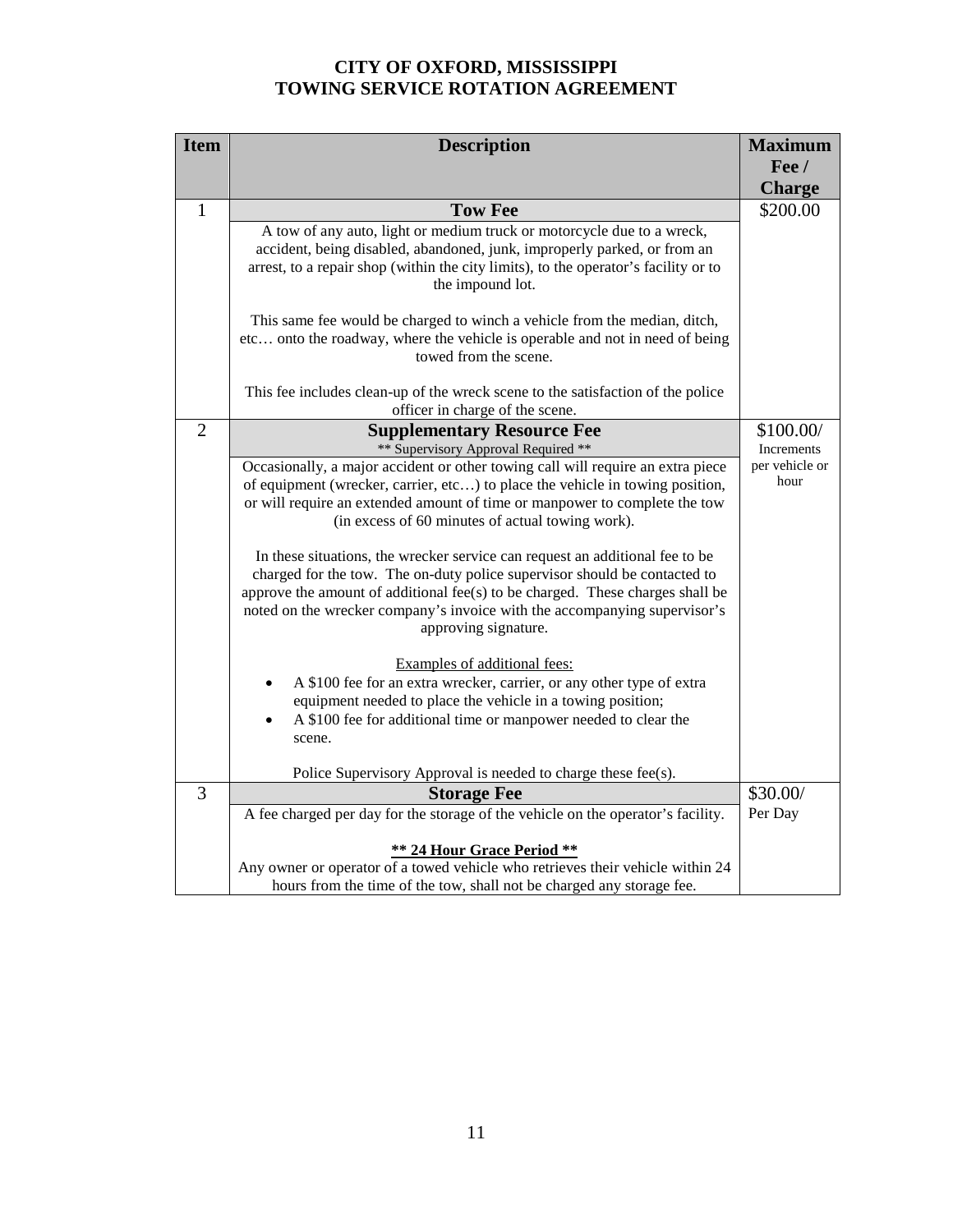## **SECTION VIII - TERMINATION, MODIFICATION, AND OTHER PROVISIONS**

- 1) **Termination.** This agreement may be terminated by the Company, upon the giving of thirty (30) days written notice of such termination, to the City. The City may terminate this agreement with or without cause, with thirty (30) days written notice to the Company, and may also suspend or remove the Company from the Towing Rotation list for any reasons previously stated in this agreement.
- 2) **Modification or Amendment**. The parties acknowledge and agree that the City of Oxford has no obligation to establish, maintain, or operate any towing rotation, and the Board of Aldermen, upon recommendation by the Oxford Police Department, may determine that it is no longer in the best interests of the City of Oxford to maintain its current towing policy. In such event, the City may modify, amend, or end such policy, and consequently modify, amend, or end its participation in the subject agreement.
- 3) **Indemnification.** The Company agrees to indemnify and save harmless the City and its officers, agents, and employees from and against any and all claims, charges, damages, costs, expenses (including attorney fees), fines, judgments, penalties, liabilities or losses of any kind or nature whatsoever resulting from injury to any person or damage to any property caused, negligently or otherwise, by the Company in performing its obligations under this agreement.
- 4) This agreement shall become effective one day after being executed by the duly authorized executive officer for the City of Oxford, MS, or his/her designee.
- 5) **Governing Law.** This Agreement shall be governed by the laws of the State of Mississippi.
- 6) **Notice**. Any notice required to be given under this agreement shall be in writing and sent by United States certified mail, return receipt requested to the party to whom the notice shall be given at the address set forth below:

a) City of Oxford 107 Courthouse Square Oxford, MS 38655 Attention: City Clerk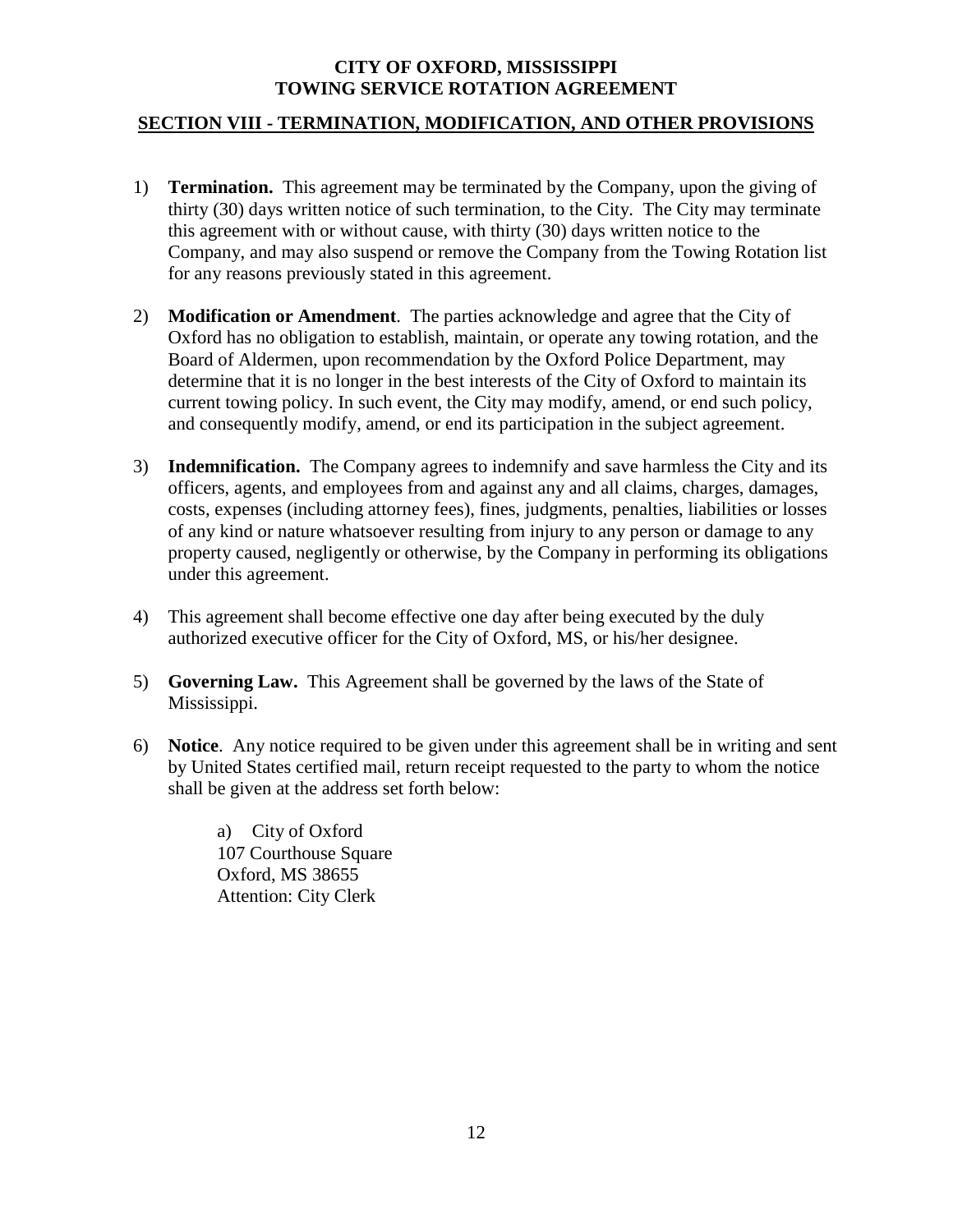Intending to be legally bound, the parties have executed this agreement as of the date written above.

City of Oxford, Mississippi Company\_\_\_\_\_\_\_\_\_\_\_\_\_\_\_\_\_\_\_\_\_\_\_\_\_\_\_\_\_\_\_\_

(Company name)

By:\_\_\_\_\_\_\_\_\_\_\_\_\_\_\_\_\_\_\_\_\_\_\_\_\_\_ By: \_\_\_\_\_\_\_\_\_\_\_\_\_\_\_\_\_\_\_\_\_\_\_\_\_\_\_\_\_\_\_\_\_\_\_\_

Mayor (Printed name and office of authorized person)

\_\_\_\_\_\_\_\_\_\_\_\_\_\_\_\_\_\_\_\_\_\_\_\_\_\_\_\_\_\_\_\_\_\_

(Signature)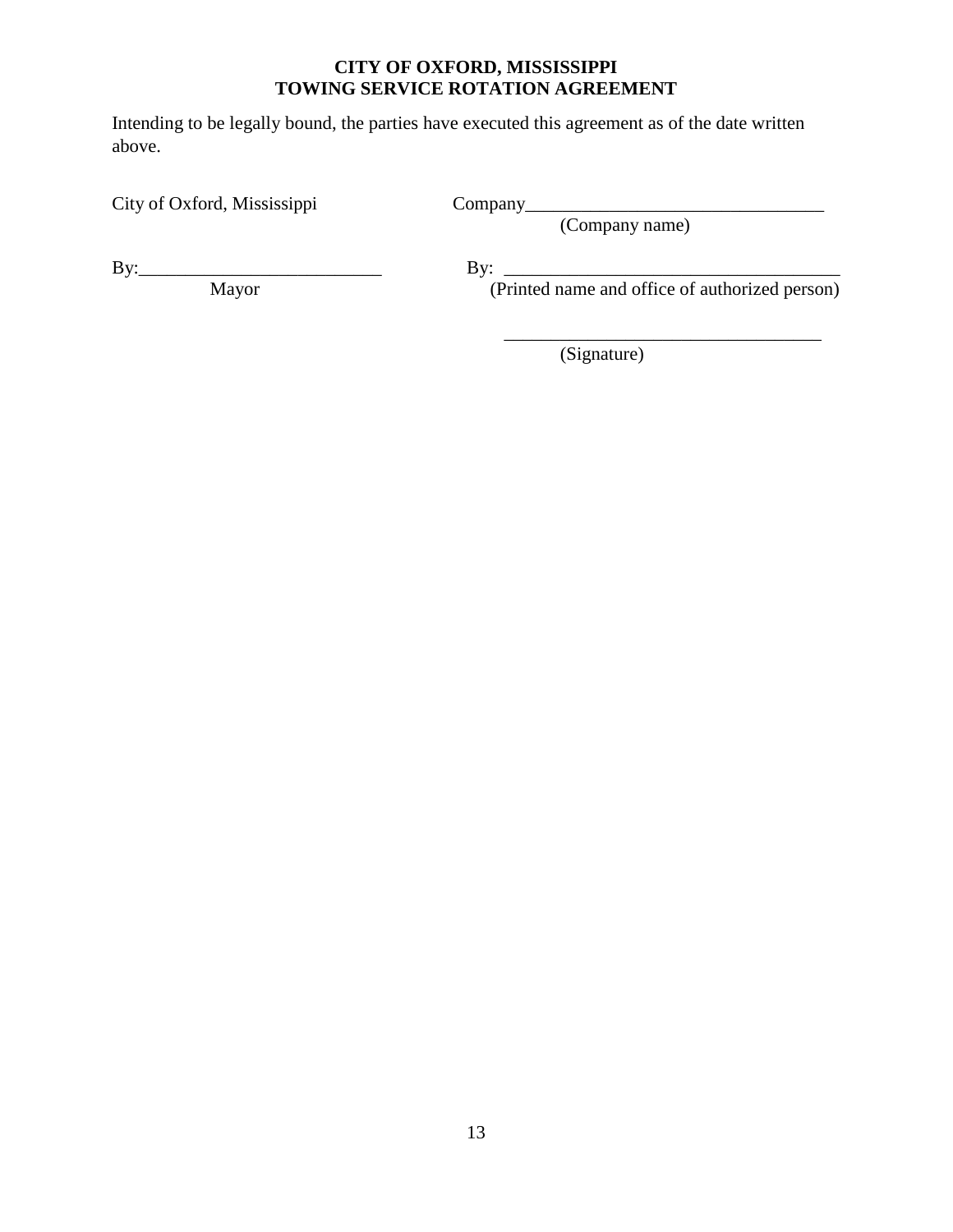# **SAMPLE WRECKER TOW SHEET**

| <b>Wrecker Company</b> |                       | Date    | Time. |  |
|------------------------|-----------------------|---------|-------|--|
| <b>Wrecker Driver</b>  | <b>Reason for Tow</b> |         |       |  |
| <b>Towed From</b>      | Towed To              |         |       |  |
| Oxford Police Case No. |                       | Officer |       |  |

| Vehicle Information |  |  |
|---------------------|--|--|
| State/Tag           |  |  |
| Make/Model          |  |  |
| Year                |  |  |
| Color               |  |  |
| VIN No.             |  |  |

#### **RATES Maximum Tow Charge: \$200.00**

**Supplementary Resource Fee: \$ \_\_\_\_\_\_\_\_\_\_\_**

**Approved by: \_\_\_\_\_\_\_\_\_\_\_\_\_\_\_\_\_\_\_\_\_\_\_\_\_\_**

**Storage Fees: \$ 30 / Day: Number of Days: \_\_\_\_\_ = \$ \_\_\_\_\_\_\_\_\_\_**

**Officer Signature / Badge Number**

The tow company shall complete their own official invoice and keep a copy of the signed wrecker sheet with their record of billing and payment.

This sample sheet does not replace the official tow company invoice.